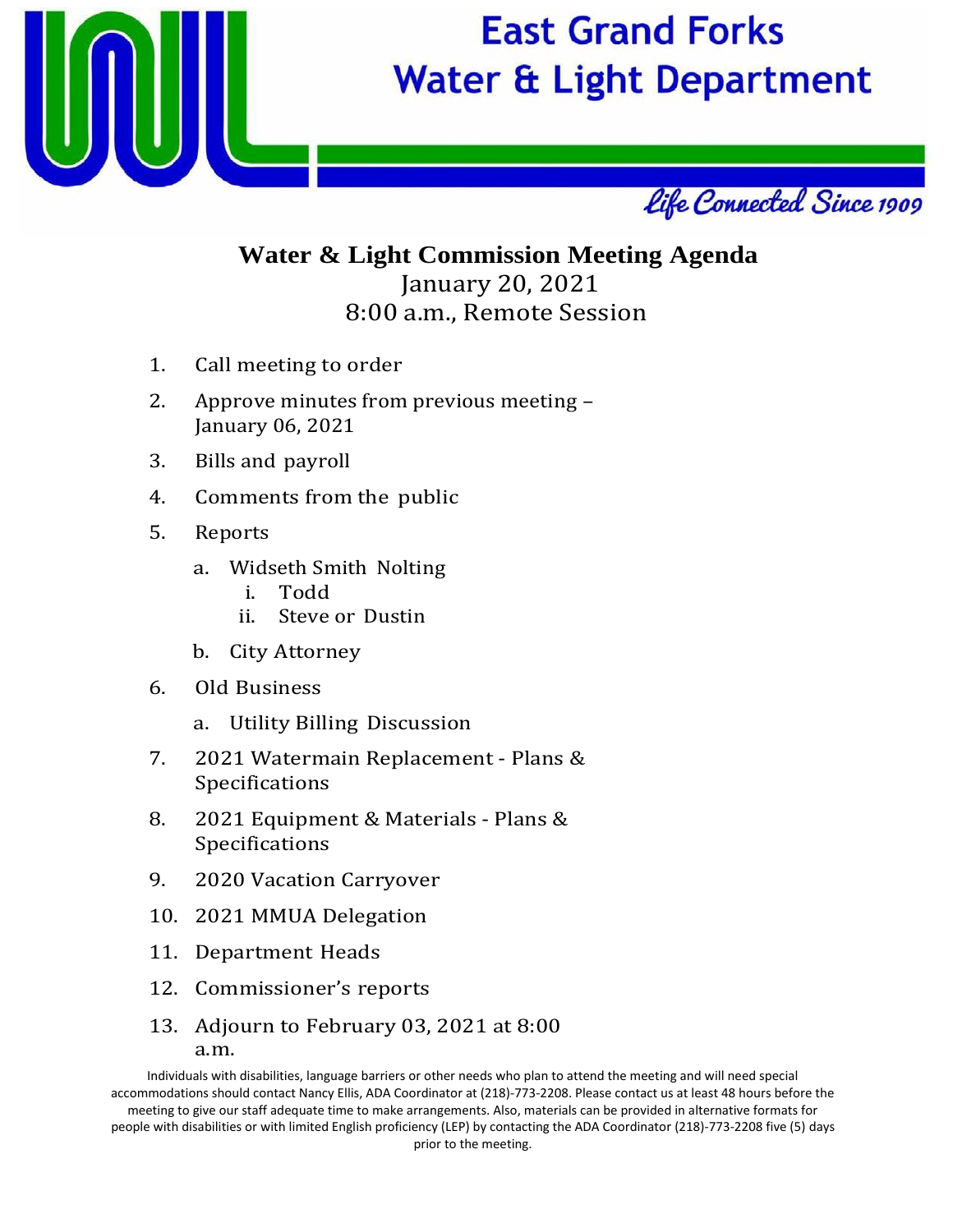The organizational meeting of the Water, Light, Power and Building Commission of the City of East Grand Forks, Minnesota held January 6, 2021 at 8:00 a.m. held remotely due to the COVID 19 virus pandemic and pursuant to MN Statutes 13D.02, 13D.021 and 13D.04, was called to order by Commissioner Mike Quirk in the absence of city attorney, Ron Galstad. Present: Quirk, Grinde, Beauchamp, DeMers Absent: None

Also present: Keith Mykleseth, Brian Johnson, Jeff Olson, Steve Emery, Todd Forster, Brianna Feil, Kevin Hatcher, Corey Thompson, and Karla Anderson.

The following nomination was made for President of the Water, Light, Power and Building Commission: Josh Grinde.

It was moved by Commissioner Beauchamp seconded by Commissioner Quirk that the nominations for President be closed and that a unanimous ballot be cast for Mr. Grinde as President. Voting Aye: Quirk, Grinde, Beauchamp, DeMers Voting Nay: None

The following nomination was made for Vice President of the Water, Light, Power and Building Commission: Punky Beauchamp.

It was moved by Commissioner Quirk seconded by Commissioner DeMers that the nominations for Vice President be closed and that a unanimous ballot be cast for Mr. Beauchamp as Vice President. Voting Aye: Grinde, Beauchamp, Quirk, DeMers. Voting Nay: None

The regular meeting of the Water, Light, Power and Building Commission of the City of East Grand Forks, Minnesota held January 6, 2021 at 8:05 a.m. was called to order by newly elected President, Commissioner Josh Grinde. Present: Grinde, Beauchamp, Quirk, DeMers.

Absent: None

Also present: Keith Mykleseth, Brian Johnson, Jeff Olson, Steve Emery, Todd Forster, Brianna Feil, Kevin Hatcher, Corey Thompson, and Karla Anderson.

It was moved by Commissioner Beauchamp seconded by Commissioner Quirk that the minutes of the previous regular meeting of December 16, 2020 be approved as read. Voting Aye: Grinde, Beauchamp, Quirk, DeMers. Voting Nay: None

It was moved by Commissioner Quirk seconded by Commissioner Beauchamp to authorize the Secretary to issue payment of the recommended bills and payroll in the amount of \$477,131.78. Voting Aye: Grinde, Beauchamp, Quirk, DeMers. Voting Nay: None

It was moved by Commissioner Quirk seconded by Commissioner Beauchamp to adjourn at 8:20 a.m. to the next regular meeting on January 20, 2021 at 8:00 am to be held remotely due to the COVID 19 virus pandemic and pursuant to MN Statutes 13D.02, 13D.021 and 13D.04. Voting Aye: Grinde, Beauchamp, Quirk, DeMers. Voting Nay: None

> Lori Maloney **Secretary**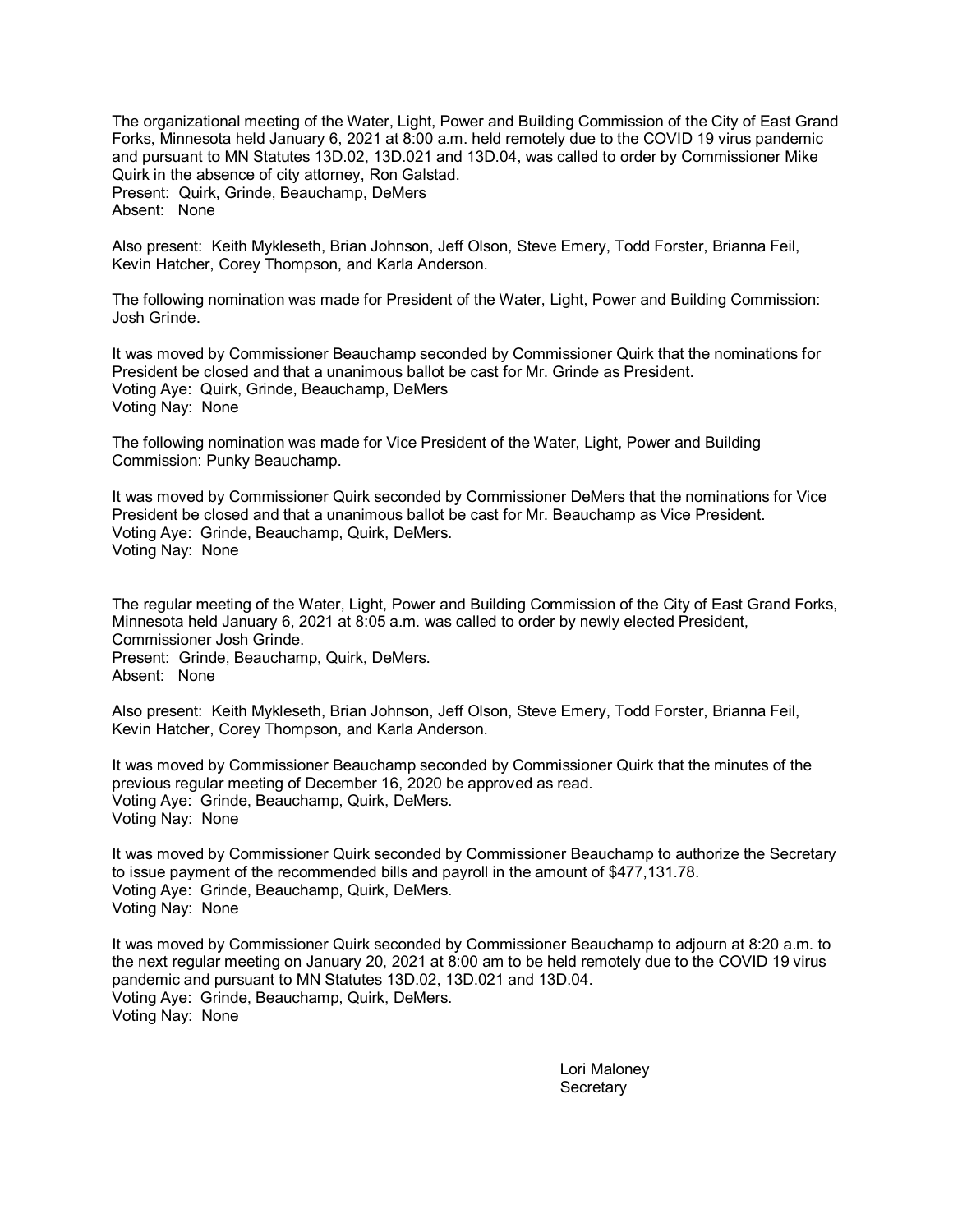### Accounts Payable

### Check Register Totals Only

Printed: 1/7/2021 - 4:35 PM User: khatcher



# **City of East Grand Forks**

P. O. Box 373 East Grand Forks, MN 56721 (218) 773-2483

| <b>Check</b> | Date       | <b>Vendor No</b> | <b>Vendor Name</b>    | <b>Amount</b> | <b>Voucher</b> |
|--------------|------------|------------------|-----------------------|---------------|----------------|
| 516379       | 01/06/2021 | <b>MMP501</b>    | MMPA c/o Avant Energy | 638,185.87    | $\overline{0}$ |
|              |            |                  | Check Total:          | 638,185.87    |                |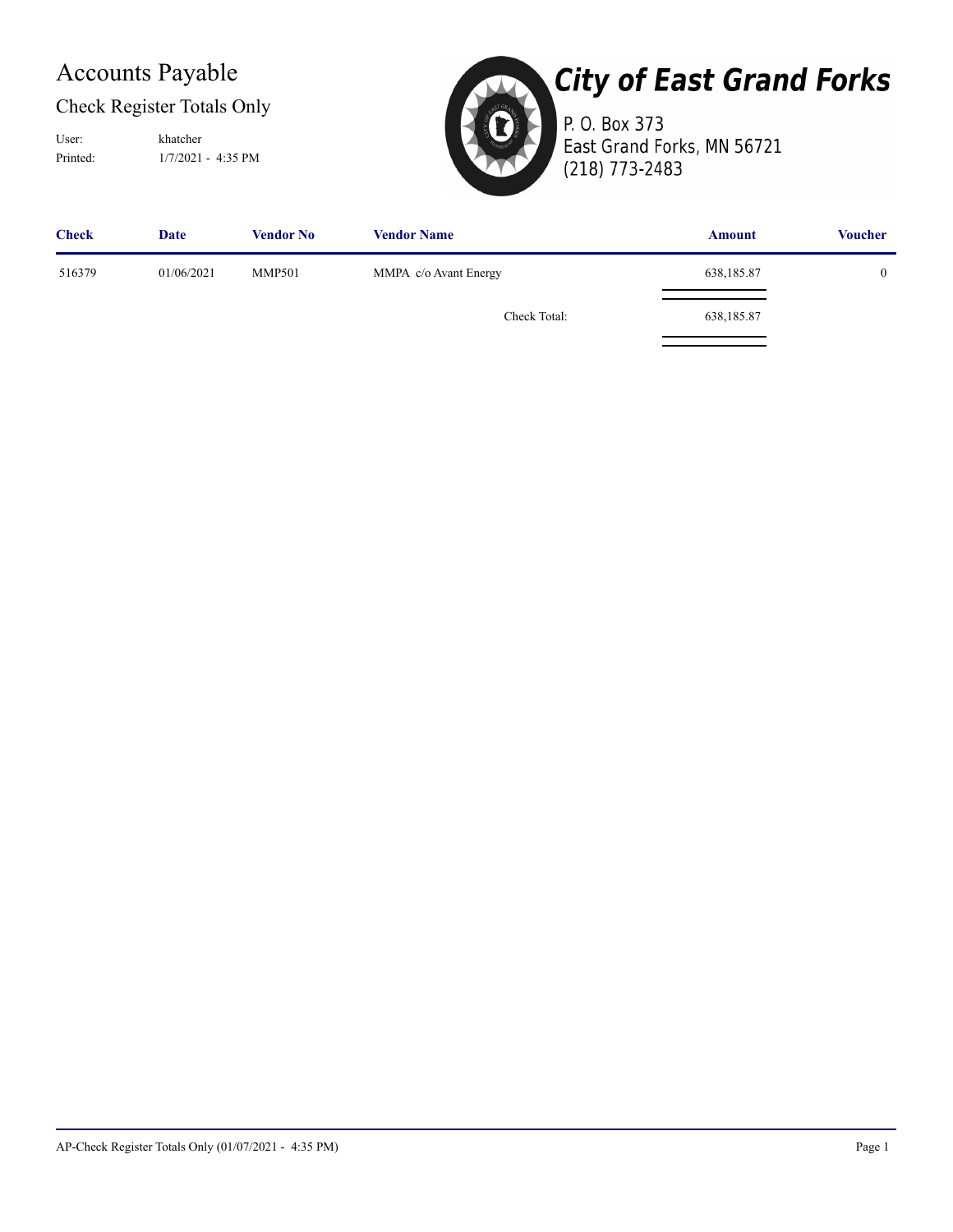### Accounts Payable

### Check Register Totals Only

Printed: 1/15/2021 - 3:26 PM User: khatcher



P. O. Box 373 East Grand Forks, MN 56721 (218) 773-2483

| <b>Check</b> | Date       | <b>Vendor No</b> | <b>Vendor Name</b>                    | <b>Amount</b> | <b>Voucher</b>   |
|--------------|------------|------------------|---------------------------------------|---------------|------------------|
| 516380       | 01/20/2021 | <b>ACM502</b>    | Acme Electric Companies               | 25.56         | $\boldsymbol{0}$ |
| 516381       | 01/20/2021 | UB*01167         | Amina Ahmed                           | 23.03         | $\boldsymbol{0}$ |
| 516382       | 01/20/2021 | AIR502           | Airgas USA, LLC                       | 2,748.80      | $\boldsymbol{0}$ |
| 516383       | 01/20/2021 | <b>AME505</b>    | American Welding & Gas, Inc.          | 1,275.00      | $\boldsymbol{0}$ |
| 516384       | 01/20/2021 | AQU501           | Aqua-Pure Inc                         | 6,796.40      | $\boldsymbol{0}$ |
| 516385       | 01/20/2021 | <b>ARA500</b>    | Aramark                               | 162.83        | $\boldsymbol{0}$ |
| 516386       | 01/20/2021 | <b>STA565</b>    | Gary Belanus                          | 850.00        | $\boldsymbol{0}$ |
| 516387       | 01/20/2021 | <b>BER567</b>    | Bill & Lynn Berg                      | 249.50        | $\boldsymbol{0}$ |
| 516388       | 01/20/2021 | <b>BOR501</b>    | Border States Electric Supply         | 1,921.36      | $\mathbf{0}$     |
| 516389       | 01/20/2021 | <b>BRO567</b>    | Michael & Melanee Brookshire          | 403.15        | $\boldsymbol{0}$ |
| 516390       | 01/20/2021 | <b>CAM564</b>    | Norma Campos                          | 500.00        | $\boldsymbol{0}$ |
| 516391       | 01/20/2021 | UB*01165         | Bobbi Kate Cave                       | 158.51        | $\mathbf{0}$     |
| 516392       | 01/20/2021 | UB*01168         | Trey D Christopherson                 | 51.37         | $\boldsymbol{0}$ |
| 516393       | 01/20/2021 | <b>COM500</b>    | Commissioner of Revenue               | 49,329.00     | $\boldsymbol{0}$ |
| 516394       | 01/20/2021 | <b>COP500</b>    | Copy Cat Printing                     | 152.12        | $\mathbf{0}$     |
| 516395       | 01/20/2021 | <b>EAG501</b>    | Eagle Electric                        | 1,428.98      | $\boldsymbol{0}$ |
| 516396       | 01/20/2021 | <b>EGF501</b>    | <b>EGF City</b>                       | 550,963.28    | $\boldsymbol{0}$ |
| 516397       | 01/20/2021 | <b>ENE503</b>    | Energy Insight Inc                    | 1,679.25      | $\mathbf{0}$     |
| 516398       | 01/20/2021 | <b>EXP501</b>    | Exponent                              | 245.00        | $\boldsymbol{0}$ |
| 516399       | 01/20/2021 | <b>FOR505</b>    | Forum Communications Company          | 270.00        | $\mathbf{0}$     |
| 516400       | 01/20/2021 | GOP501           | Gopher State One-Call                 | 70.25         | $\boldsymbol{0}$ |
| 516401       | 01/20/2021 | <b>HAW501</b>    | Hawkins Inc                           | 2,770.64      | $\boldsymbol{0}$ |
| 516402       | 01/20/2021 | <b>HOM501</b>    | Home of Economy                       | 154.97        | $\boldsymbol{0}$ |
| 516403       | 01/20/2021 | <b>IHM500</b>    | iHeartMedia                           | 549.00        | $\boldsymbol{0}$ |
| 516404       | 01/20/2021 | <b>IES501</b>    | <b>Independent Emergency Services</b> | 258.48        | $\boldsymbol{0}$ |
| 516405       | 01/20/2021 | <b>HAR501</b>    | Local Ace                             | 72.02         | $\boldsymbol{0}$ |
| 516406       | 01/20/2021 | <b>LUM501</b>    | Lumber Mart                           | 29.38         | $\boldsymbol{0}$ |
| 516407       | 01/20/2021 | UB*01170         | Ashley Lundberg                       | 201.47        | $\boldsymbol{0}$ |
| 516408       | 01/20/2021 | <b>MND508</b>    | MN DNR Eco-Waters                     | 2,317.75      | $\boldsymbol{0}$ |
| 516409       | 01/20/2021 | UB*01169         | Robby Moen                            | 88.26         | $\boldsymbol{0}$ |
| 516410       | 01/20/2021 | <b>NOR507</b>    | Northdale Oil                         | 3,284.37      | $\mathbf{0}$     |
| 516411       | 01/20/2021 | <b>RMB500</b>    | RMB Environmental Laboratories, Inc.  | 190.00        | $\boldsymbol{0}$ |
| 516412       | 01/20/2021 | <b>SUN500</b>    | Sun Dot Communications, LLC           | 89.99         | $\boldsymbol{0}$ |
| 516413       | 01/20/2021 | <b>TKE501</b>    | Thyssenkrupp Elevator Corp            | 581.32        | $\mathbf{0}$     |
| 516414       | 01/20/2021 | <b>TNT501</b>    | <b>TNT Outfitters</b>                 | 150.00        | $\boldsymbol{0}$ |
| 516415       | 01/20/2021 | UB*01166         | Jazmine Torres                        | 44.45         | $\boldsymbol{0}$ |
| 516416       | 01/20/2021 | <b>TRE504</b>    | Treatment Resources, Inc.             | 303.32        | $\mathbf{0}$     |
| 516417       | 01/20/2021 | <b>WAT501</b>    | Water & Light Department              | 2,331.23      | $\mathbf{0}$     |
| 516418       | 01/20/2021 | <b>WAP500</b>    | Western Area Power Administration     | 156,772.31    | $\boldsymbol{0}$ |
| 516419       | 01/20/2021 | <b>XCE501</b>    | Xcel Energy                           | 363.84        | $\boldsymbol{0}$ |
| 516420       | 01/20/2021 | <b>XCE502</b>    | Xcel Energy                           | 4,483.90      | $\mathbf{0}$     |
|              |            |                  | Check Total:                          | 794,340.09    |                  |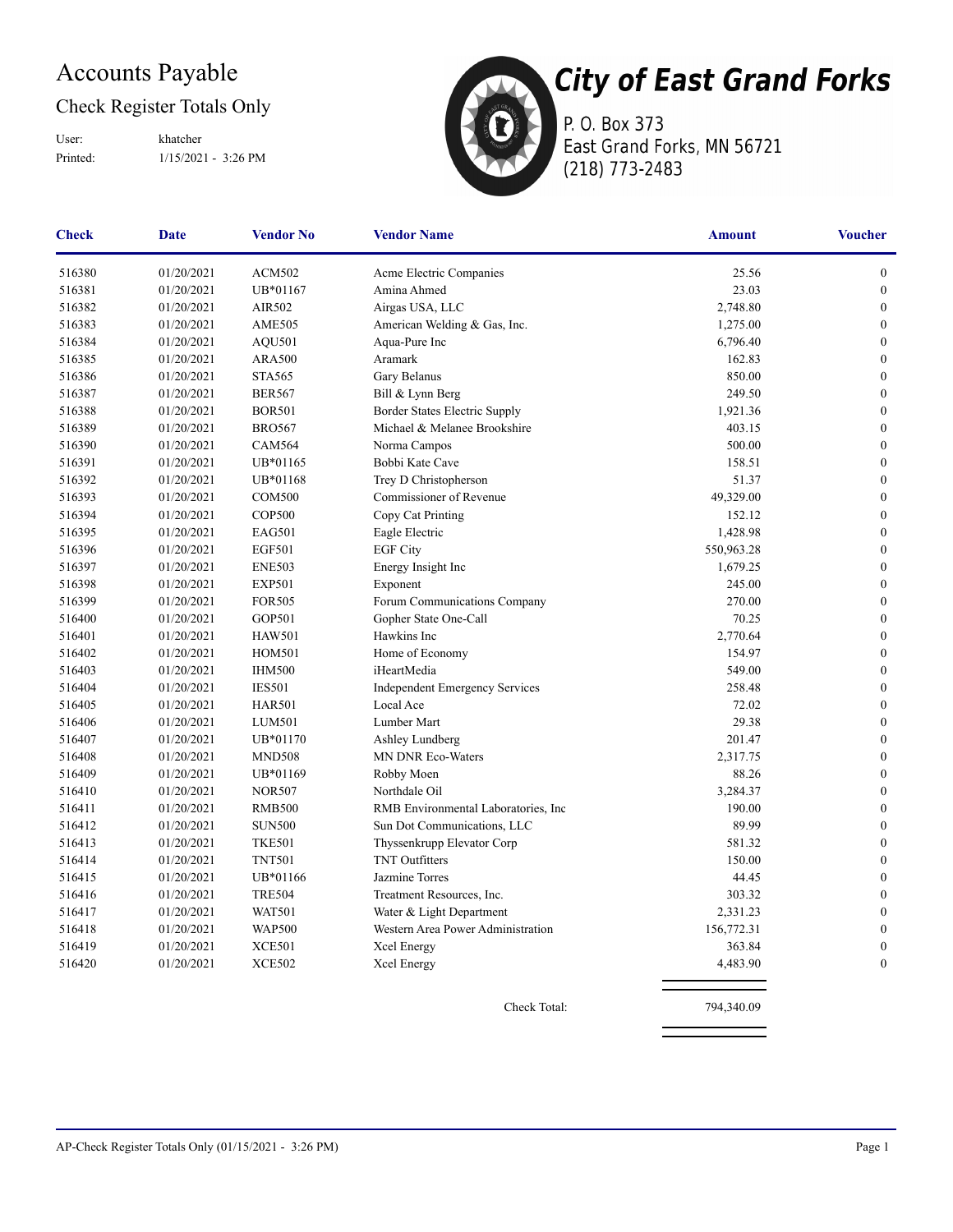|                                   | Commercial Lighting Replacement State Farm Insurance - 17 LED Fixtures | \$<br>850.00 |
|-----------------------------------|------------------------------------------------------------------------|--------------|
| <b>ECM</b>                        | Weber                                                                  | \$<br>150.00 |
| <b>ECM</b>                        | Piche                                                                  | \$<br>150.00 |
| El Water Heater                   | <b>DeMers</b>                                                          | \$<br>50.00  |
| <b>LED</b>                        | B. Berg                                                                | 249.50       |
| <b>LED</b>                        | Holweger                                                               | \$<br>69.99  |
| <b>LED</b>                        | E. Olson                                                               | \$<br>9.96   |
| <b>LED</b>                        | <b>Stocker</b>                                                         | \$<br>27.18  |
| <b>LED</b>                        | A. Olson                                                               | \$<br>19.08  |
| Refrigerator                      | <b>Dronen</b>                                                          | \$<br>75.00  |
| Refrigerator/Recycle              | R. Berg                                                                | 125.00       |
| <b>Residential Weatherization</b> | Brookshire - 3 Storm Windows                                           | \$<br>403.15 |
| <b>Residential Weatherization</b> | Campos - 3 Windows                                                     | 500.00       |
|                                   | <b>Total</b>                                                           | \$2,678.86   |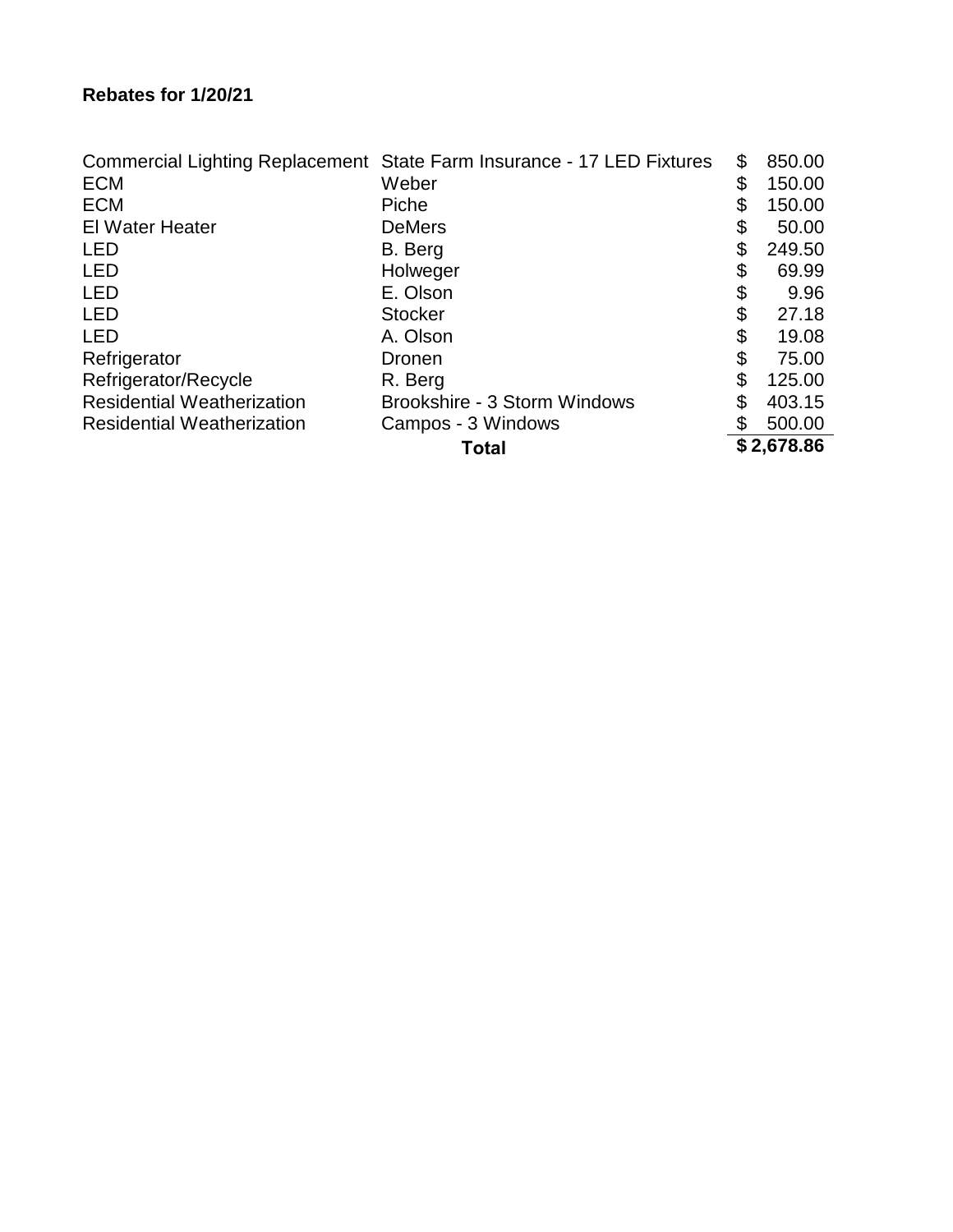### Request for Water and Light Commission Action

| Date:        | January 15, 2021                                |
|--------------|-------------------------------------------------|
| To:          | Water and Light Commissioners                   |
| <b>From:</b> | Steve Emery, PE                                 |
| RE:          | File Plans & Specs - 2021 Watermain Replacement |
|              |                                                 |

#### Background:

We have completed Plans and Specifications for the 2021 Watermain Replacement Project and are looking to File the Plans and Specifications, Set the Bid Date and get authorization to Adverstise the project. I will provide Bid Date information at the Commission Meeting.

As a reminder this years Watermain Replacement Project is on Central Ave from 4th St (Business Hwy 2) to Demers Ave.

#### Recommendation:

Accept filing plans and specifications for 2021 Watermain Replacement Project, set the bid date and provide authorization to proceed with Advertising of the project.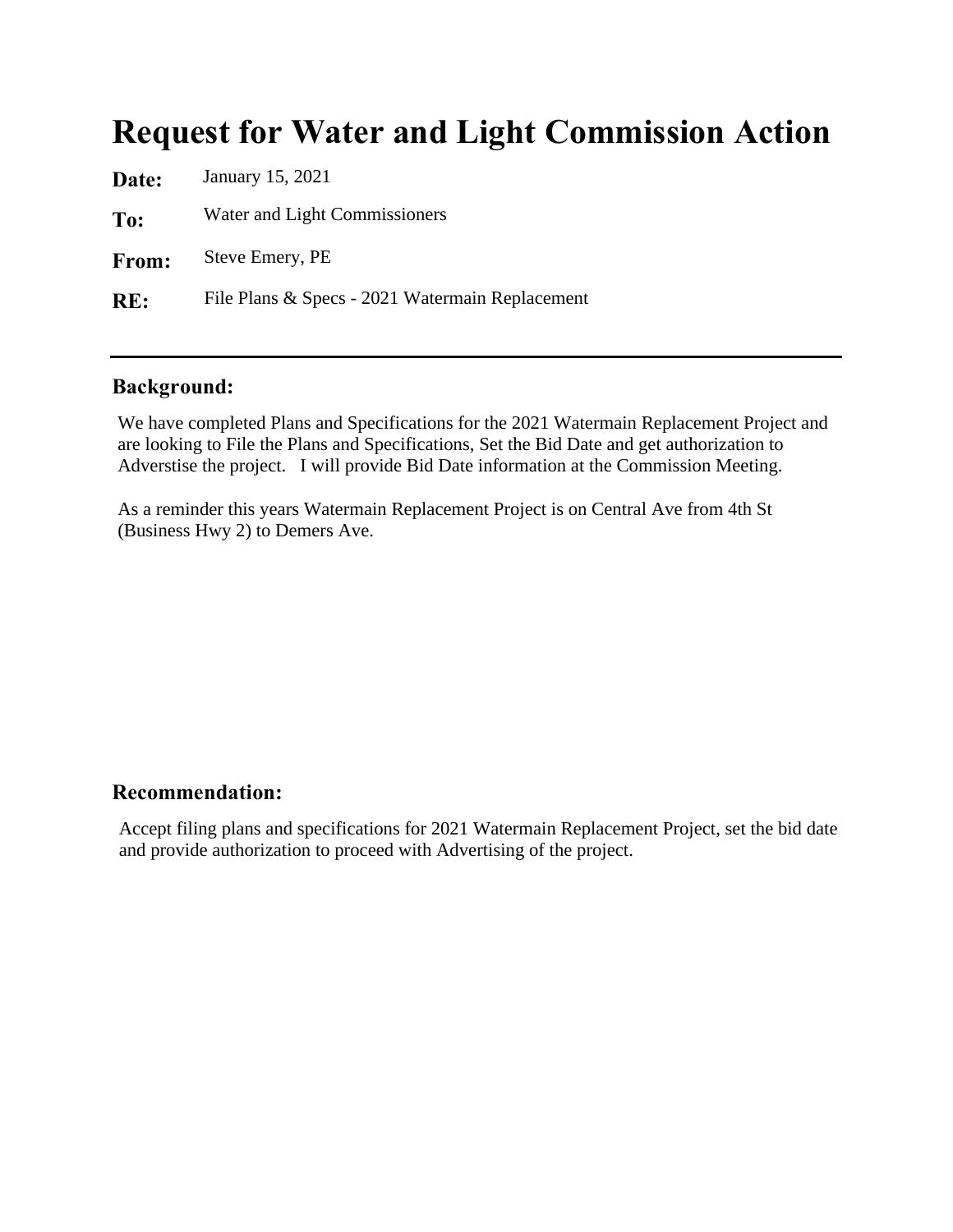# **Request for W&L Commission Action**

| Date: | January 13, 2021                                                                            |
|-------|---------------------------------------------------------------------------------------------|
| To:   | East Grand Forks Water & Light Commissioners; Keith Mykleseth, General<br>Manager           |
| From: | Todd Forster, Widseth Smith Nolting                                                         |
| RE:   | Approval of Plans and Specifications for the 2021 Electrical Equipment and<br>Materials bid |

Background:

Approval of these Plans and Specifications is required by the Commission prior to making them available to potential bidders. We are recommending a bid date of February 18, 2021 at 2:30 PM CST for opening of the bids. After all bids are received, it is our intent to have the tabulation of bid results and our engineering recommendation ready for presentation to the Commission at the March 3, 2021 meeting.

Recommendation:

- 1. Approval of 2021 Electrical Equipment and Materials plans and specifications.
- 2. Give authorization to go out for bids with a bid date and time of February 18, 2021 at 2:30 PM CST.
- 3. Give authorization to publish the Ad for Bids in the City's official newspaper for the mandatory two week period.